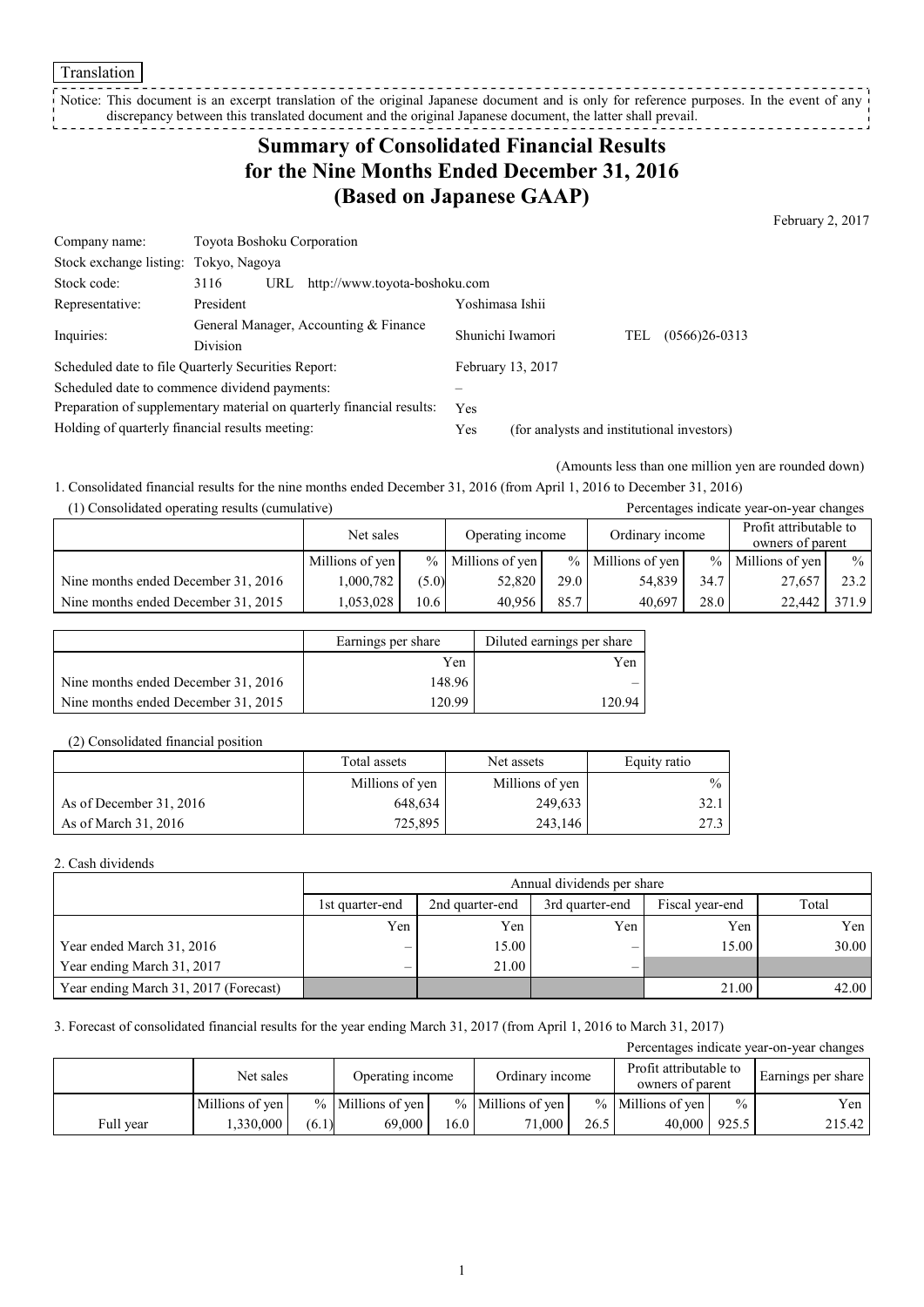| 4. Notes                                                                                                                                                                         |                  |                                                        |    |                    |
|----------------------------------------------------------------------------------------------------------------------------------------------------------------------------------|------------------|--------------------------------------------------------|----|--------------------|
| (1) Changes in significant subsidiaries during the nine months ended December 31, 2016<br>(changes in specified subsidiaries resulting in the change in scope of consolidation): |                  |                                                        |    |                    |
| (2) Application of special accounting methods for preparing quarterly consolidated financial statements:                                                                         | Yes              |                                                        |    |                    |
| (3) Changes in accounting policies, changes in accounting estimates, and restatement of prior period financial statements                                                        |                  |                                                        |    |                    |
| Changes in accounting policies due to revisions to accounting standards and other regulations:                                                                                   |                  |                                                        |    |                    |
| Changes in accounting policies due to other reasons:                                                                                                                             |                  |                                                        |    |                    |
| Changes in accounting estimates:                                                                                                                                                 |                  |                                                        | No |                    |
| Restatement of prior period financial statements:                                                                                                                                |                  |                                                        | No |                    |
| (4) Number of issued shares (common shares)                                                                                                                                      |                  |                                                        |    |                    |
| Total number of issued shares at the end of the period (including treasury shares)                                                                                               |                  |                                                        |    |                    |
| As of December 31, 2016                                                                                                                                                          |                  | 187,665,738 shares   As of March 31, 2016              |    | 187,665,738 shares |
| Number of treasury shares at the end of the period                                                                                                                               |                  |                                                        |    |                    |
| As of December 31, 2016                                                                                                                                                          | 1,958,152 shares | As of March 31, 2016                                   |    | 2,047,337 shares   |
| Average number of shares during the period (cumulative from the beginning of the fiscal year)                                                                                    |                  |                                                        |    |                    |
| Nine months ended December 31, 2016                                                                                                                                              |                  | 185,677,845 shares Nine months ended December 31, 2015 |    | 185,499,083 shares |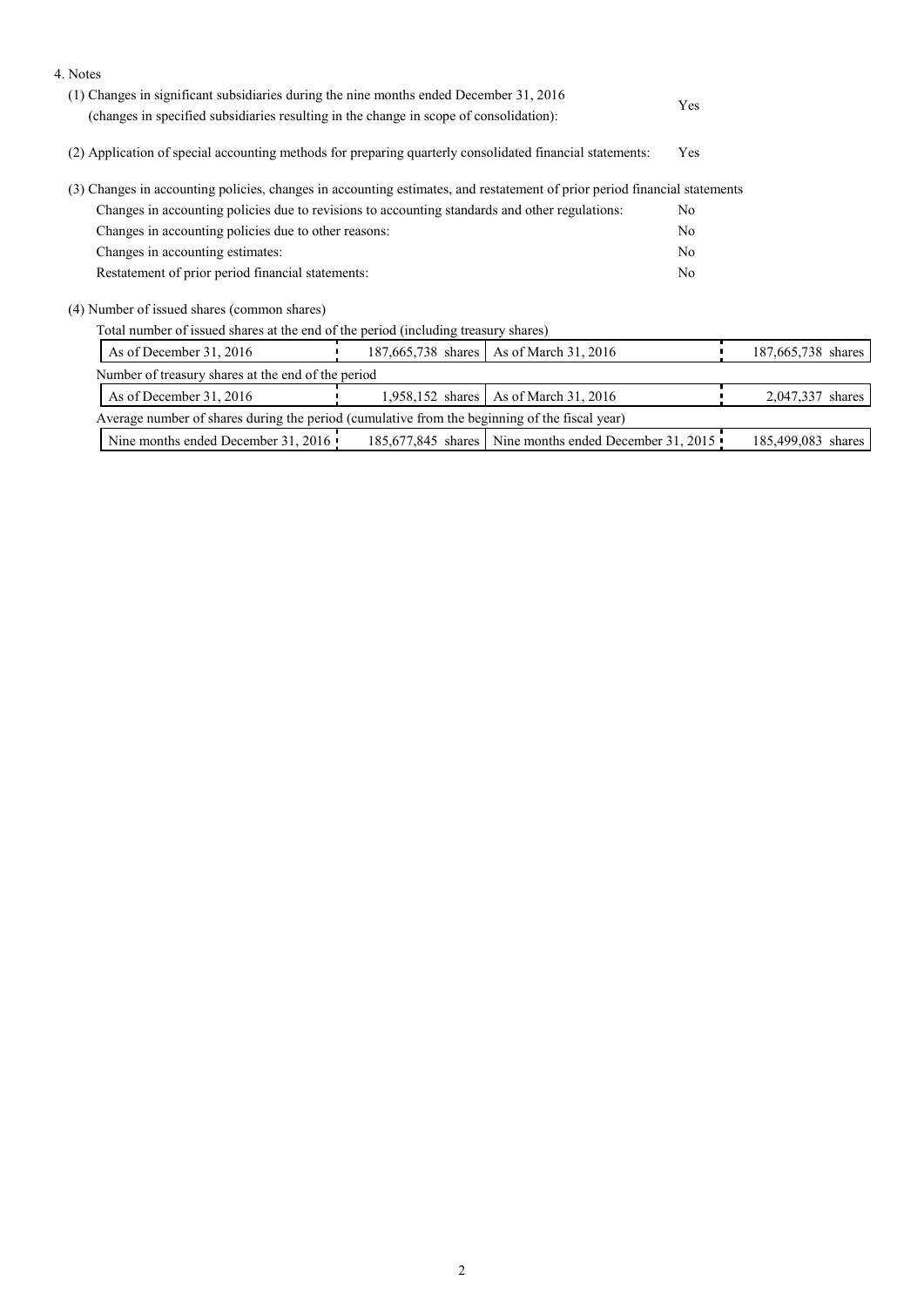# **Quarterly consolidated financial statements**

**Consolidated balance sheets** 

|                                        |                      | (Millions of yen)       |
|----------------------------------------|----------------------|-------------------------|
|                                        | As of March 31, 2016 | As of December 31, 2016 |
| Assets                                 |                      |                         |
| Current assets                         |                      |                         |
| Cash and deposits                      | 168,186              | 155,241                 |
| Notes and accounts receivable - trade  | 188,886              | 161,107                 |
| Securities                             | 5,000                |                         |
| Merchandise and finished goods         | 8,475                | 7,137                   |
| Work in process                        | 6,083                | 6,564                   |
| Raw materials and supplies             | 30,275               | 28,023                  |
| Other                                  | 46,797               | 41,412                  |
| Allowance for doubtful accounts        | (663)                | (252)                   |
| Total current assets                   | 453,041              | 399,233                 |
| Non-current assets                     |                      |                         |
| Property, plant and equipment          |                      |                         |
| Buildings and structures, net          | 83,997               | 78,282                  |
| Machinery, equipment and vehicles, net | 82,307               | 71,500                  |
| Other, net                             | 47,562               | 42,848                  |
| Total property, plant and equipment    | 213,867              | 192,631                 |
| Intangible assets                      |                      |                         |
| Goodwill                               | 6,403                | 5,255                   |
| Other                                  | 1,400                | 1,972                   |
| Total intangible assets                | 7,804                | 7,227                   |
| Investments and other assets           |                      |                         |
| Investment securities                  | 15,955               | 16,382                  |
| Other                                  | 35,396               | 33,319                  |
| Allowance for doubtful accounts        | (169)                | (160)                   |
| Total investments and other assets     | 51,182               | 49,542                  |
| Total non-current assets               | 272,853              | 249,400                 |
| Total assets                           | 725,895              | 648,634                 |
|                                        |                      |                         |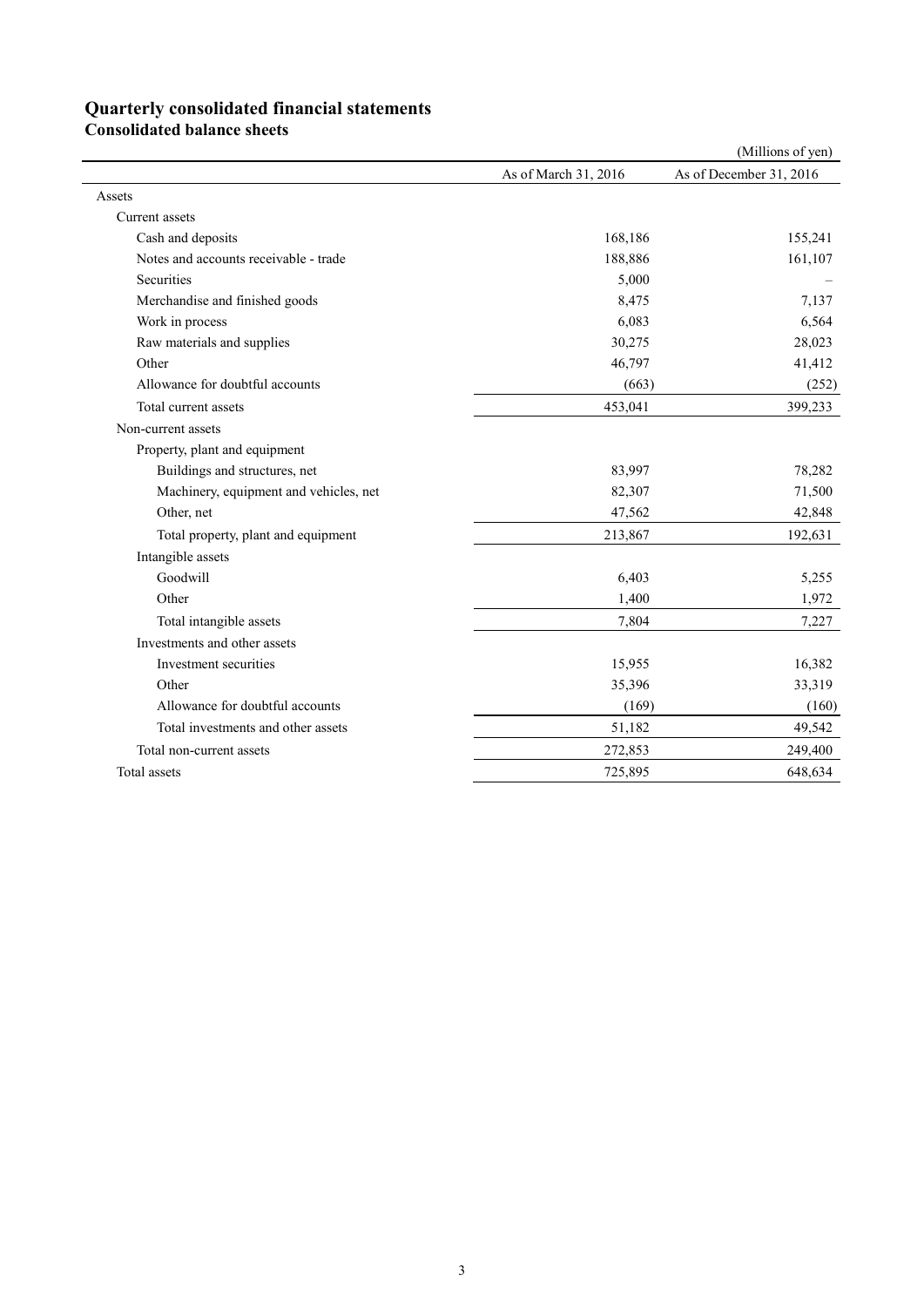|                                                       | As of March 31, 2016 | As of December 31, 2016 |
|-------------------------------------------------------|----------------------|-------------------------|
|                                                       |                      |                         |
| Liabilities                                           |                      |                         |
| Current liabilities                                   |                      |                         |
| Notes and accounts payable - trade                    | 178,714              | 159,643                 |
| Short-term loans payable                              | 48,538               | 32,283                  |
| Current portion of long-term loans payable            | 23,881               | 2,354                   |
| Income taxes payable                                  | 7,168                | 15,807                  |
| Provision for product warranties                      | 7,238                | 3,257                   |
| Provision for directors' bonuses                      | 248                  | 283                     |
| Provision for loss on business liquidation            | 23,019               | 1,908                   |
| Asset retirement obligations                          | 78                   | 3                       |
| Other                                                 | 60,320               | 56,510                  |
| Total current liabilities                             | 349,208              | 272,051                 |
| Non-current liabilities                               |                      |                         |
| Bonds payable                                         | 20,000               | 20,000                  |
| Long-term loans payable                               | 52,505               | 46,894                  |
| Net defined benefit liability                         | 54,471               | 53,869                  |
| Provision for directors' retirement benefits          | 311                  | 296                     |
| Asset retirement obligations                          | 250                  | 253                     |
| Other                                                 | 6,001                | 5,634                   |
| Total non-current liabilities                         | 133,539              | 126,949                 |
| <b>Total liabilities</b>                              | 482,748              | 399,001                 |
| Net assets                                            |                      |                         |
| Shareholders' equity                                  |                      |                         |
| Capital stock                                         | 8,400                | 8,400                   |
| Capital surplus                                       | 8,691                | 8,778                   |
| Retained earnings                                     | 199,475              | 220,448                 |
| Treasury shares                                       | (4,050)              | (3,874)                 |
| Total shareholders' equity                            | 212,515              | 233,753                 |
| Accumulated other comprehensive income                |                      |                         |
| Valuation difference on available-for-sale securities | 1,507                | 1,901                   |
| Foreign currency translation adjustment               | (3, 125)             | (15, 234)               |
| Remeasurements of defined benefit plans               | (13,080)             | (12, 051)               |
| Total accumulated other comprehensive income          | (14,699)             | (25, 384)               |
| Subscription rights to shares                         | 72                   |                         |
| Non-controlling interests                             | 45,257               | 41,264                  |
| Total net assets                                      | 243,146              | 249,633                 |
| Total liabilities and net assets                      | 725,895              | 648,634                 |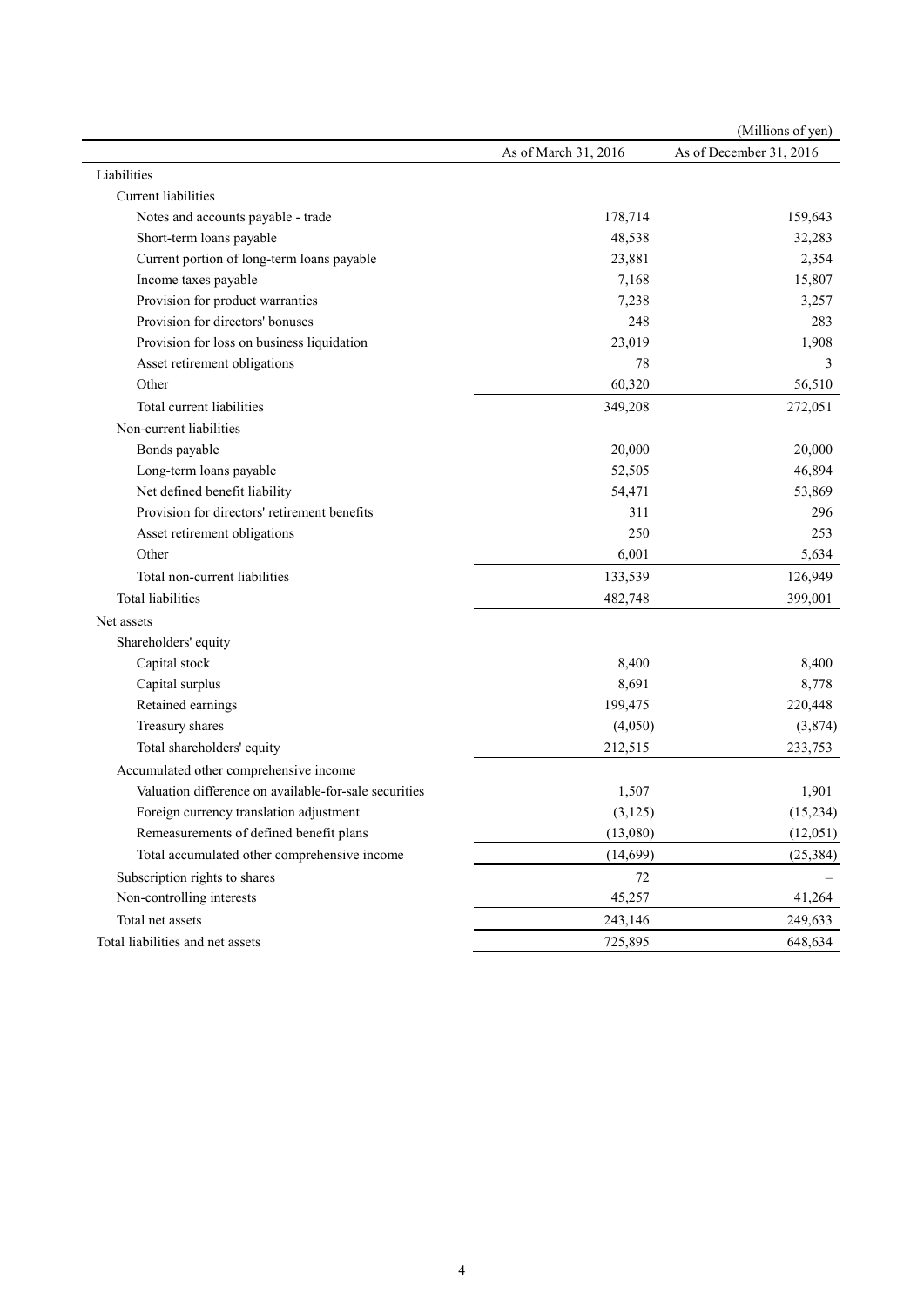## **Consolidated statements of income (cumulative) and consolidated statements of comprehensive income (cumulative)**

**Consolidated statements of income (cumulative)**

|                                                               |                   | (Millions of yen) |
|---------------------------------------------------------------|-------------------|-------------------|
|                                                               | Nine months ended | Nine months ended |
|                                                               | December 31, 2015 | December 31, 2016 |
| Net sales                                                     | 1,053,028         | 1,000,782         |
| Cost of sales                                                 | 947,365           | 887,559           |
| Gross profit                                                  | 105,662           | 113,222           |
| Selling, general and administrative expenses                  |                   |                   |
| Salaries and bonuses                                          | 25,487            | 23,955            |
| Other                                                         | 39,217            | 36,446            |
| Total selling, general and administrative expenses            | 64,705            | 60,402            |
| Operating income                                              | 40,956            | 52,820            |
| Non-operating income                                          |                   |                   |
| Interest income                                               | 981               | 822               |
| Share of profit of entities accounted for using equity method | 738               | 337               |
| Foreign exchange gains                                        |                   | 634               |
| Miscellaneous income                                          |                   | 1,177             |
| Other                                                         | 3,256             | 4,062             |
| Total non-operating income                                    | 4,977             | 7,034             |
| Non-operating expenses                                        |                   |                   |
| Interest expenses                                             | 1,546             | 1,487             |
| Foreign exchange losses                                       | 418               |                   |
| Other                                                         | 3,271             | 3,527             |
| Total non-operating expenses                                  | 5,236             | 5,014             |
| Ordinary income                                               | 40,697            | 54,839            |
| Extraordinary income                                          |                   |                   |
| Insurance income                                              |                   | 3,585             |
| Total extraordinary income                                    |                   | 3,585             |
| <b>Extraordinary</b> losses                                   |                   |                   |
| Impairment loss                                               | 825               |                   |
| Total extraordinary losses                                    | 825               |                   |
| Profit before income taxes                                    | 39,871            | 58,424            |
| Income taxes                                                  | 11,923            | 24,545            |
| Profit                                                        | 27,948            | 33,879            |
| Profit attributable to non-controlling interests              | 5,505             | 6,221             |
| Profit attributable to owners of parent                       | 22,442            | 27,657            |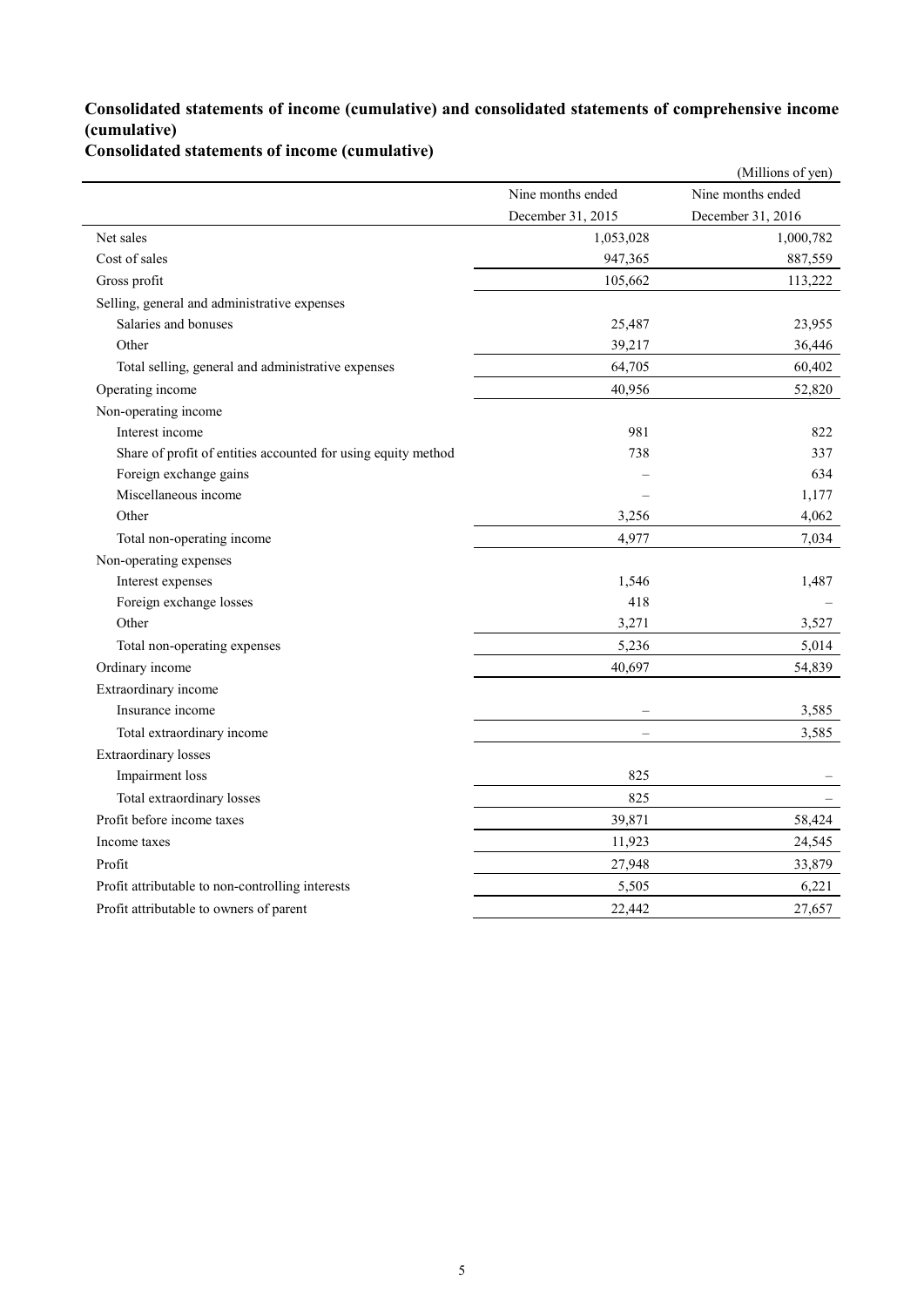|  | Consolidated statements of comprehensive income (cumulative) |  |
|--|--------------------------------------------------------------|--|
|  |                                                              |  |

|                                                           |                   | (Millions of yen)                      |  |
|-----------------------------------------------------------|-------------------|----------------------------------------|--|
|                                                           | Nine months ended | Nine months ended<br>December 31, 2016 |  |
|                                                           | December 31, 2015 |                                        |  |
| Profit                                                    | 27,948            | 33,879                                 |  |
| Other comprehensive income                                |                   |                                        |  |
| Valuation difference on available-for-sale securities     | (106)             | 395                                    |  |
| Foreign currency translation adjustment                   | (8,199)           | (15,932)                               |  |
| Remeasurements of defined benefit plans, net of tax       | 509               | 1,053                                  |  |
| Share of other comprehensive income of entities accounted | (218)             | (696)                                  |  |
| for using equity method                                   |                   |                                        |  |
| Total other comprehensive income                          | (8,015)           | (15, 180)                              |  |
| Comprehensive income                                      | 19,932            | 18,698                                 |  |
| Comprehensive income attributable to                      |                   |                                        |  |
| Comprehensive income attributable to owners of parent     | 16,351            | 16,972                                 |  |
| Comprehensive income attributable to non-controlling      | 3,581             | 1,726                                  |  |
| interests                                                 |                   |                                        |  |